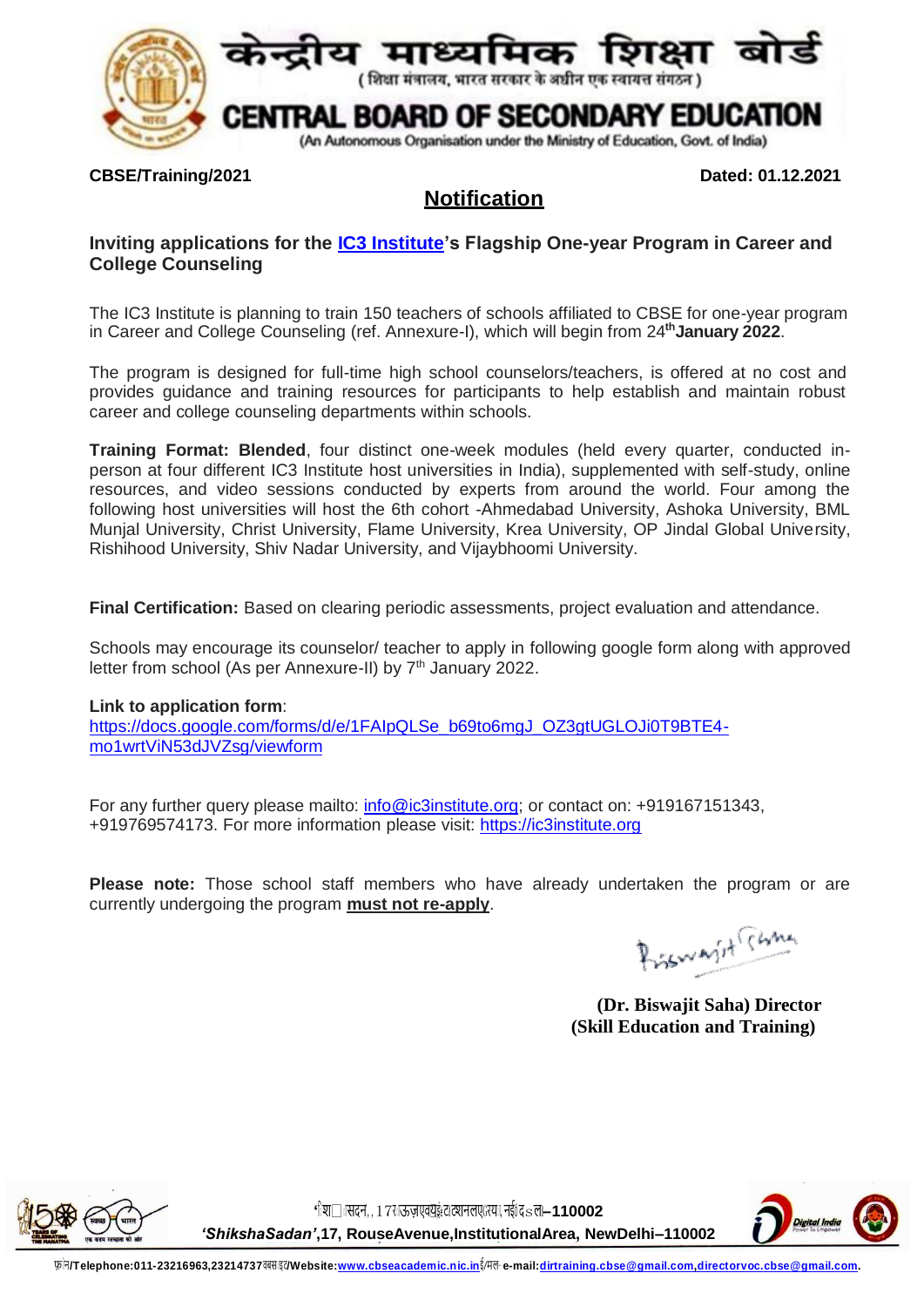

## **Copy to the respective Heads of Directorates, Organizations and Institutions as indicated below with a request to disseminate the information to all the school sunder their jurisdiction:**

- 1. The Commissioner, Kendriya Vidyalaya Sangathan, 18, Institutional Area, Shaheed Jeet Singh Marg, Delhi - 110016.
- 2. The Commissioner, Navodaya Vidyalaya Samiti, B-15, Sector-62, Institutional Area, Noida 201309.
- 3. The Director of Education, Directorate of Education, Govt. of NCT of Delhi, Old Secretariat, Delhi 110054
- 4. The Director of Public Instructions (Schools), Union Territory Secretariat, Sector 9, Chandigarh 160017
- 5. The Director of Education, Govt. of Sikkim, Gangtok, Sikkim 737101
- 6. The Director of School Education, Govt. of Arunachal Pradesh, Itanagar 791 111
- 7. The Director of Education, Govt. of Andaman & Nicobar Islands, Port Blair 744101
- 8. The Director, Central Tibetan School Administration, ESSESS Plaza, Community Centre, Sector 3, Rohini.
- 9. The Secretary, Sainik Schools Society, Room No.101, D-1 Wing, Sena Bhawan,New Delhi110001
- 10.The Additional Director General of Army Education, A Wing, Sena Bhawan, DHQ, PO, New Delhi – 110001
- 11.The Secretary AWES, Integrated Headquarters of MoD (Army), FDRC Building No. 202, Shankar Vihar (Near APS), Delhi Cantt. – 110010
- 12.The Secretary Eklavya Model Residential Schools|(EMRS), Ministry of Tribal Affairs, Government of India.
- 13.The Chairman, Odisha Adarsha Vidyalaya Sangathan, N-1/9, Near Doordarshan Kendra, PO Sainik School Nayapalli, Bhubaneswar, Odisha-751005.
- 14.The Deputy Secretary to Chairman, CBSE for kind information of the Chairman, CBSE
- 15.All the Heads of Department of the Board.
- 16.All the Regional Directors/Regional Officers/Head-COEs, CBSE with the request to send this circular to all the Heads of the affiliated schools of the Board in their respective regions for compliance. 'शिक्षा सदन' ,1 7 राऊज़ एवेन्यू , इंस्टिट्यूशनल एfरया, नई fदल्ली–110002 'Shiksha Sadan',17, Rouse Avenue, Institutional Area, New Delhi–110002 फ़ोन/Telephone:011-23216963.23211575 वेबसाइट/Website:www.cbseacademic.nic.in ई-मेल/email:dirtraining.cbse@gmail.com, directorvoc.cbse@gmail.com
- 17.Head (Media & Public Relations), CBSE
- 18 Assistant Secretary (IT), CBSE, Rouse Avenue with the request to upload this notification on the CBSE Academic website.
- 19.Incharge, Hindi Cell, CBSE HQ for Hindi Translation of this notification. Director (Skill Education and Training)

# **Director(Skill Education and Training)**



'िश□ तसदन,,17र ऊज़एवंयुइंट ट्रानलएGरयः, नईंद sल-110002

*'ShikshaSadan'***,17, RouseAvenue,InstitutionalArea, NewDelhi–110002**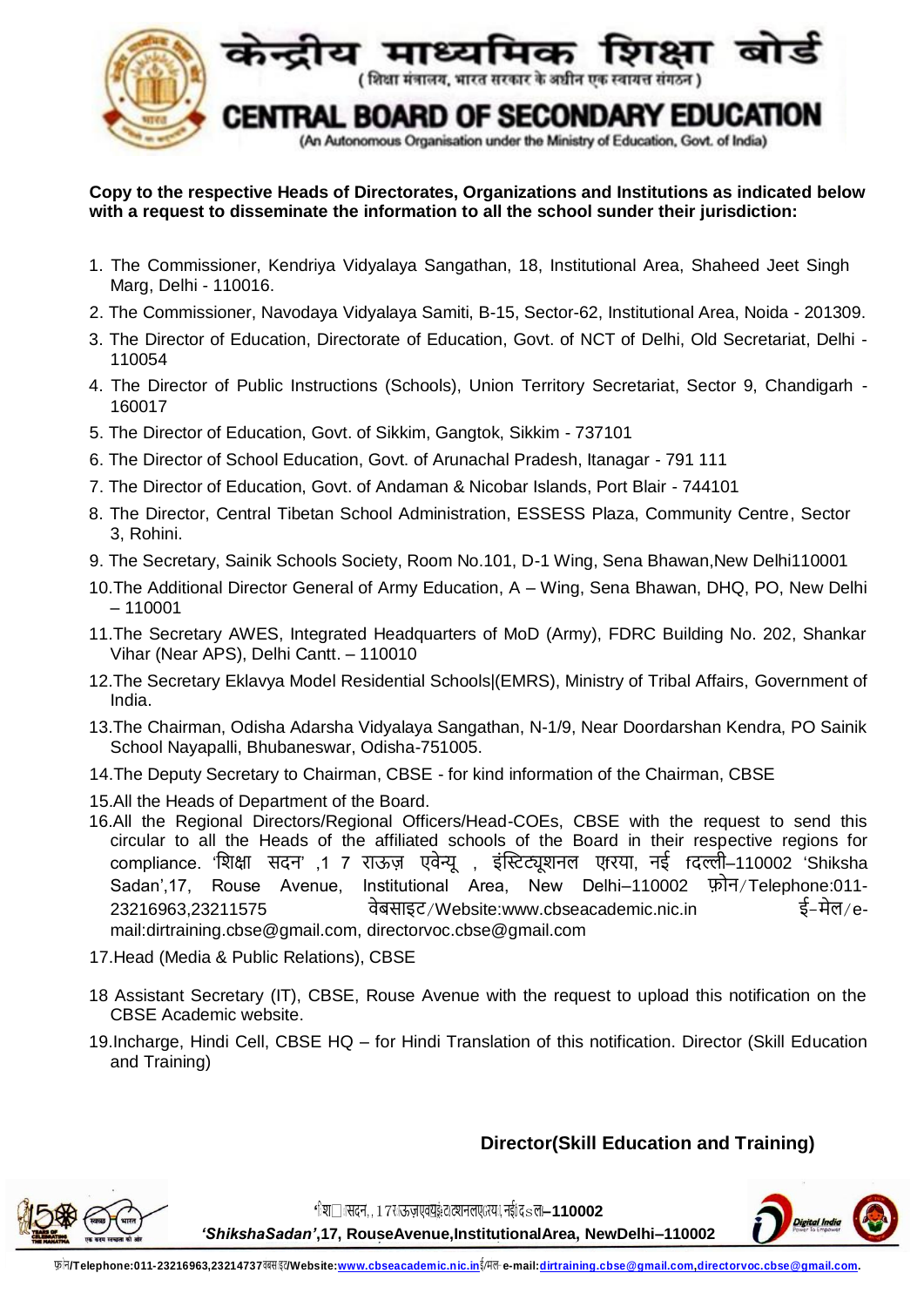

# **म्माध्यम्मिक शिक्षा क्षम**<br>(शिक्षा मंत्रालय, भारत सरकार के अधीन एक स्वायत्त संगठन) 9

#### TRAL BOARD OF SECONDARY EDUCATION CEN

(An Autonomous Organisation under the Ministry of Education, Govt. of India)

## **Annexure I – Program Curriculum**

| <b>General Education</b>                                                        | <b>What to Study</b>                                                                                  | <b>Where to Study</b>                                                                                                                                                                                     | How to make it Happen                                                                           |
|---------------------------------------------------------------------------------|-------------------------------------------------------------------------------------------------------|-----------------------------------------------------------------------------------------------------------------------------------------------------------------------------------------------------------|-------------------------------------------------------------------------------------------------|
| <b>Fundamentals</b><br>of<br>education<br>and<br>career<br>management           | Changing<br>landscape<br>History<br>future<br>and<br>0f<br>careers                                    | Global mobility statistics                                                                                                                                                                                | Career<br>assessments,<br>Psychometric testing, and<br>comprehensive<br>evaluation<br>systems   |
| Counseling<br>curriculum<br>development                                         | Programs of study: an<br>insight into diverse study<br>area options                                   | Popular<br>study<br>destinations: countries of<br>higher<br>education(US,<br>Canada,<br>UK.<br>Europe,<br>Australia, New Zealand,<br>Middle East, South and<br>South east Asia including<br>India, Japan) | College<br>admissions<br>process:<br>insight<br>into<br>differing processes across<br>countries |
| The<br>Counseling<br>Laboratory™<br>and<br>the<br>program                       | Careers at intersections                                                                              | of<br><b>Different</b><br>styles<br>education (i.e. liberal arts,<br>research-focused, etc.)                                                                                                              | Technology<br>tools<br>for<br>advising                                                          |
| Counseling pedagogies                                                           | Extensive study options<br>in the STEM fields                                                         | Country<br>wise<br>higher<br>education deep dives                                                                                                                                                         | Scholarships and financial<br>aid                                                               |
| <b>Mindfulness</b><br>in career<br>and college counseling<br>and career choices | The fascinating field of<br>the arts                                                                  | Asian<br>India<br>the<br>and<br>subcontinent                                                                                                                                                              | Advising best practices                                                                         |
| Working with<br>parents<br>and students                                         | Non-mathematics<br>program study options                                                              | United<br>States,<br>United<br>Kingdom,<br>Canada,<br>Australia,<br>Japan,<br>Singapore,<br>Germany,<br>France<br>Ireland,<br>and<br>Middle East                                                          | Facilitating<br>university<br>selection                                                         |
| Economics<br>of<br>higher<br>education                                          | Professional<br>degree<br>how<br>and<br>programs<br>differ<br>options<br>across<br>countries of study |                                                                                                                                                                                                           | Effective management for<br>counselors (2)                                                      |
| Effective<br>management<br>for counselors (1)                                   |                                                                                                       |                                                                                                                                                                                                           | for<br>Technology<br>tools<br>advising                                                          |



'िश□ तसदन,,17र ऊज़एवंयुइंट दशनलएGरयः, नईं**द** sल-110002 *'ShikshaSadan'***,17, RouseAvenue,InstitutionalArea, NewDelhi–110002**

फ़ न**/Telephone:011-23216963,23214737**व बस इट**/Website:www.cbseacademic.nic.in**ई**/**म ल- **e-mail:dirtraining.cbse@gmail.com,directorvoc.cbse@gmail.com.**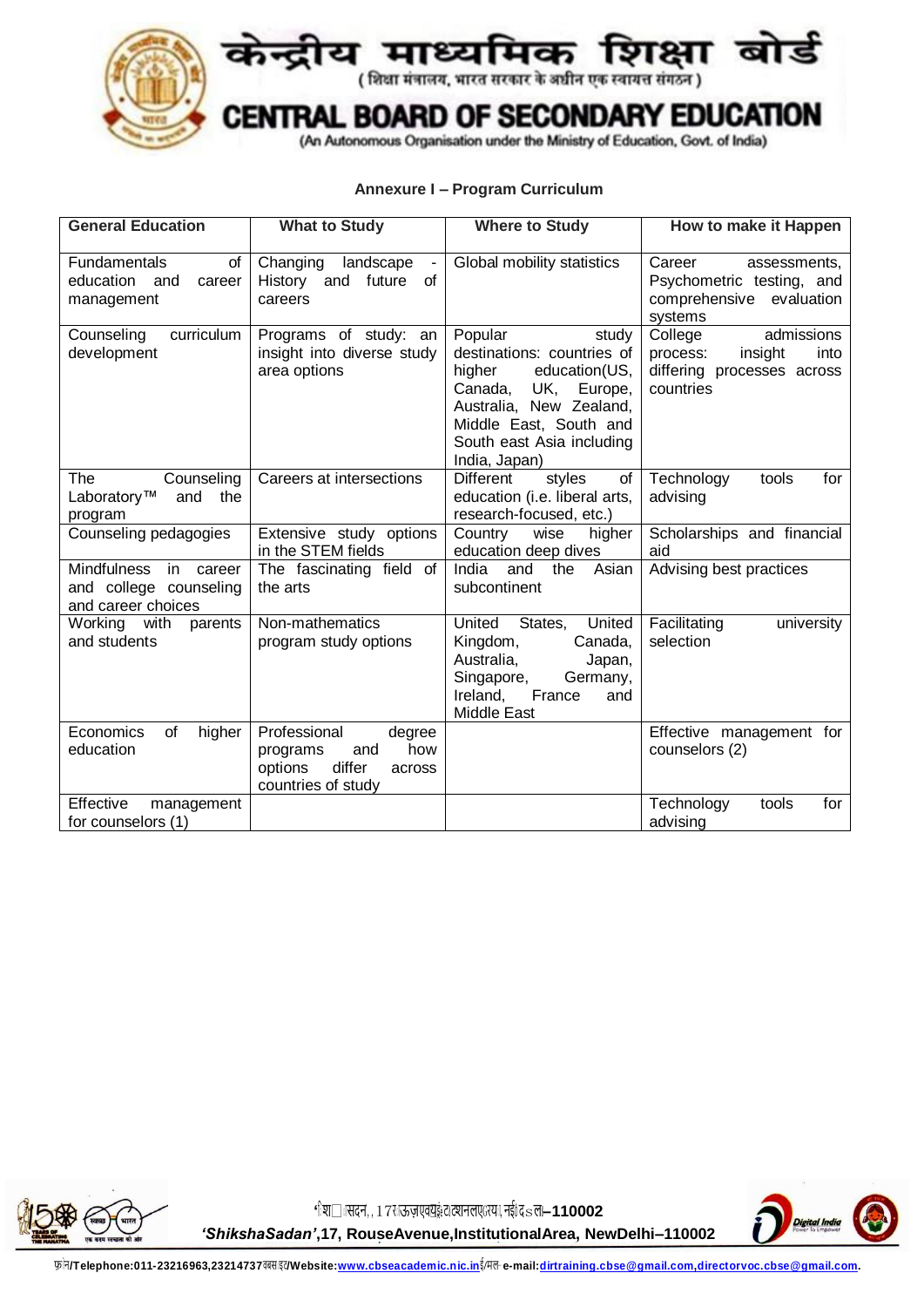

### **Annexure II – Sample Approval Letter**

### **OFFICIAL LETTERHEAD**

*\* Please, use the official school letterhead to print this letter and sign and stamp it at the bottom. Please upload the scanned letter in this* [form](https://docs.google.com/forms/d/e/1FAIpQLSfwFAs6u6V_9ANnsZyI0rXDb0hyldxa6GPJRtDYL2ZWRCBXRw/viewform?usp=sf_link)*. A digital letterhead with a digital signature of the Principal/Concerned Authority will be accepted as well)*

*Substitute all the spaces in red with the correct information. Remove the paragraphs above and also this paragraph before printing or preparing the digital copy.*

### Dear IC3 Institute,

I, [SCHOOL PRINCIPAL/AUTHORITY'S NAME], [TITLE/DESIGNATION AT SCHOOL] at [NAME OF SCHOOL] located in [CITY, COUNTRY], bearing official email address as [YOUR OFFICIAL EMAIL ADDRESS] am writing to certify that [APPLICANT'S NAME] is a full-time employee in our school working as a [TITLE/DESIGNATION OF APPLICANT] in our high school program. I am fully aware of the need to attend the full program in order to be eligible to receive a certificate and that to do so, the applicant is required to attend four weeks of the residential program at different host universities in India as per the program schedule on the following dates:

| <b>PROGRAM</b>                                                 | <b>DATES</b>                   |  |
|----------------------------------------------------------------|--------------------------------|--|
| 6th Cohort IC3 Institute:<br><b>Program Orientation</b>        | 24, 25, 27 January 2022        |  |
| 6th Cohort IC3 Institute:<br><b>Residential Program Week 1</b> | 30 January - 5 February 2022   |  |
| 6th Cohort IC3 Institute:<br><b>Online Series 1</b>            | 15 February - 21 April 2022    |  |
| 6th Cohort IC3 Institute:<br><b>Residential Program Week 2</b> | 1 May - 7 May 2022             |  |
| 6th Cohort IC3 Institute:<br>Mid-Term Assessment               | 6 May 2022                     |  |
| 6th Cohort IC3 Institute:<br><b>Online Series 2</b>            | 17 May 2022 - 14 July 2022     |  |
| 6th Cohort IC3 Institute:<br><b>Residential Program Week 3</b> | 7 August - 13 August 2022      |  |
| 6th Cohort IC3 Institute:<br><b>Online Series 3</b>            | 16 August - 18 October 2022    |  |
| 6th Cohort IC3 Institute:<br><b>Residential Program Week 4</b> | 6 November - 12 November 2022  |  |
| 6th Cohort IC3 Institute:<br><b>Project Presentations</b>      | 15 November - 25 November 2022 |  |
| 6th Cohort IC3 Institute:<br><b>Project Submissions</b>        | 5 December 2022                |  |
| 6th Cohort IC3 Institute:<br><b>Final Assessment</b>           | 9 December 2022                |  |
| 6th Cohort IC3 Institute:<br><b>Graduation</b>                 |                                |  |



'िश□ासदन',, 17राऊज़एव॑युइं:टाट्शनलएGरया, नईंû दsल—110002

*'ShikshaSadan'***,17, RouseAvenue,InstitutionalArea, NewDelhi–110002**



फ़ न**/Telephone:011-23216963,23214737**व बस इट**/Website:www.cbseacademic.nic.in**ई**/**म ल- **e-mail:dirtraining.cbse@gmail.com,directorvoc.cbse@gmail.com.**